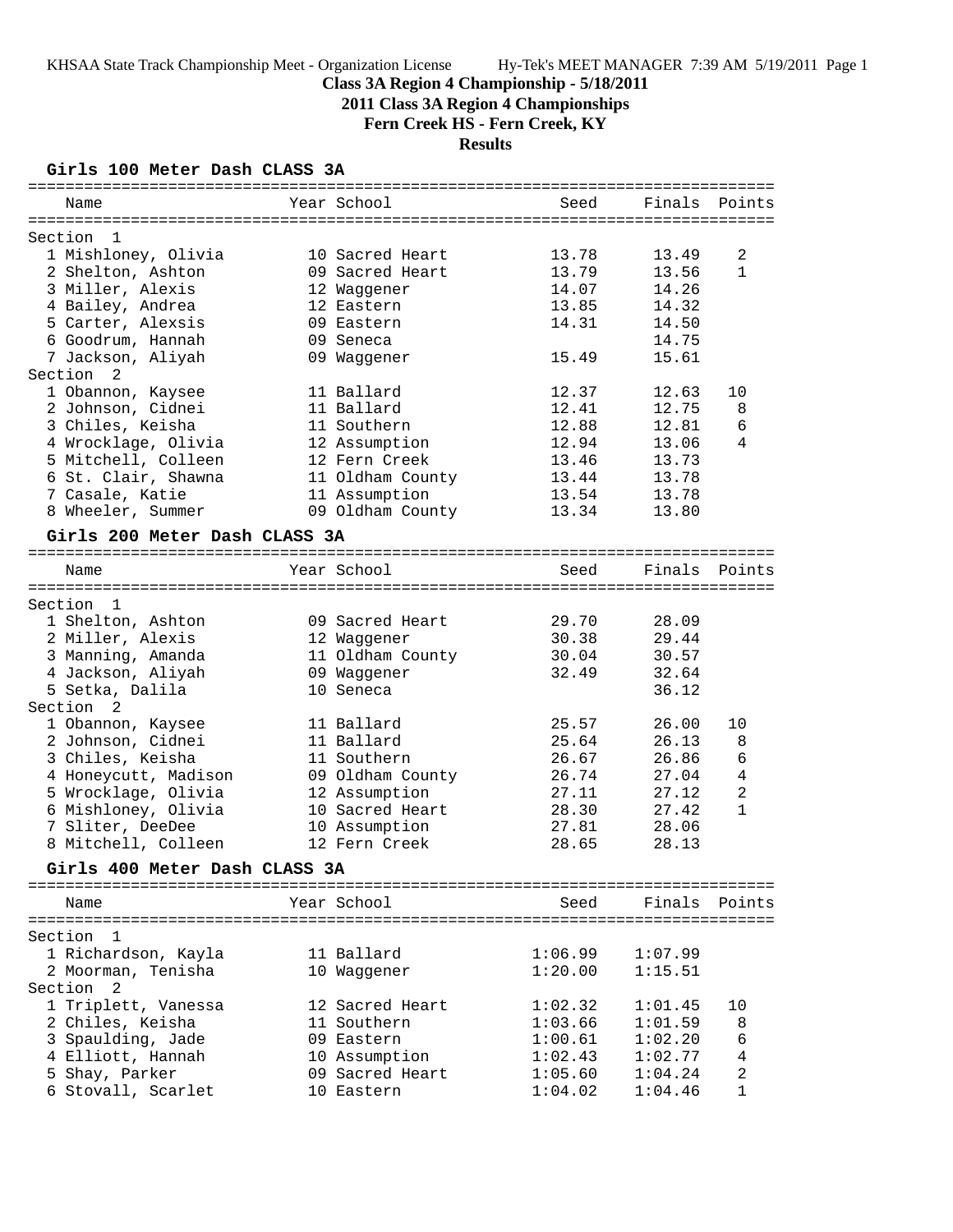| KHSAA State Track Championship Meet - Organization License Hy-Tek's MEET MANAGER 7:39 AM 5/19/2011 Page 2<br>Class 3A Region 4 Championship - 5/18/2011<br>2011 Class 3A Region 4 Championships<br>Fern Creek HS - Fern Creek, KY<br><b>Results</b> |                             |                                  |                          |                                                                           |              |  |
|-----------------------------------------------------------------------------------------------------------------------------------------------------------------------------------------------------------------------------------------------------|-----------------------------|----------------------------------|--------------------------|---------------------------------------------------------------------------|--------------|--|
| Girls 400 Meter Dash CLASS 3A                                                                                                                                                                                                                       |                             |                                  |                          |                                                                           |              |  |
| 7 Lohr, Elizabeth                                                                                                                                                                                                                                   | 11 Assumption               |                                  | 1:05.09                  | 1:04.73                                                                   |              |  |
| 8 Jones, Taylor                                                                                                                                                                                                                                     | 09 Ballard                  |                                  | 1:03.02                  | 1:05.25                                                                   |              |  |
| Girls 800 Meter Run CLASS 3A                                                                                                                                                                                                                        |                             |                                  |                          |                                                                           |              |  |
| Name                                                                                                                                                                                                                                                | Year School                 |                                  | Seed                     | Finals Points                                                             |              |  |
| Section 1                                                                                                                                                                                                                                           |                             |                                  |                          |                                                                           |              |  |
| 1 Brink, Emma                                                                                                                                                                                                                                       | 12 Sacred Heart             |                                  | 2:15.00                  | 2:19.69                                                                   | 10           |  |
| 2 Grogan, Margaret 11 Oldham County 2:22.14                                                                                                                                                                                                         |                             |                                  |                          | 2:20.40                                                                   | 8            |  |
| 3 Strothman, Melanie 11 Assumption                                                                                                                                                                                                                  |                             |                                  | 2:23.62                  | 2:22.47                                                                   | 6            |  |
| 4 Receveur, Katherine                                                                                                                                                                                                                               |                             | 09 Assumption                    | 2:24.69                  | 2:24.82                                                                   | 4            |  |
| 5 Puopolo, Jacklyn                                                                                                                                                                                                                                  |                             | 11 Sacred Heart                  | 2:28.00                  | 2:31.28                                                                   | 2            |  |
| 6 Butto, Uadani                                                                                                                                                                                                                                     | 12 Eastern                  |                                  | 2:30.45                  | 2:32.63                                                                   | $\mathbf{1}$ |  |
| 7 Robison, Emily                                                                                                                                                                                                                                    |                             |                                  | 12 Oldham County 2:33.36 | 2:37.76                                                                   |              |  |
| 8 Safic, Melita                                                                                                                                                                                                                                     | 10 Fern Creek               |                                  | 2:47.00                  | 2:43.81                                                                   |              |  |
| 9 Mullins, Caroline                                                                                                                                                                                                                                 | 11 Seneca                   |                                  |                          | 2:43.95                                                                   |              |  |
| 10 West, Danielle                                                                                                                                                                                                                                   | 10 Ballard                  |                                  | 2:58.40                  | 2:47.48<br>2:49.65                                                        |              |  |
| 11 Garcia, Charliann<br>12 Heun, Samantha                                                                                                                                                                                                           | 09 Eastern<br>10 Fern Creek |                                  | 2:37.70<br>2:58.00       | 2:53.80                                                                   |              |  |
| 13 Ralston, Tiera                                                                                                                                                                                                                                   | 09 Ballard                  |                                  | 2:59.83                  | 3:01.15                                                                   |              |  |
| 14 Moorman, Tenisha                                                                                                                                                                                                                                 |                             | 10 Waggener                      | 3:07.00                  | 3:07.21                                                                   |              |  |
| 15 Ishimwe, Ariane                                                                                                                                                                                                                                  |                             | 09 Waggener                      | 3:33.00                  | 3:38.14                                                                   |              |  |
| Girls 1600 Meter Run CLASS 3A                                                                                                                                                                                                                       |                             |                                  |                          |                                                                           |              |  |
| Name                                                                                                                                                                                                                                                | Year School                 |                                  | Seed                     | Finals                                                                    | Points       |  |
| 1 Brink, Emma                                                                                                                                                                                                                                       | 12 Sacred Heart             |                                  | 4:54.00                  | 5:13.19                                                                   | 10           |  |
| 2 Davis, Bailey                                                                                                                                                                                                                                     |                             | 09 Assumption                    |                          |                                                                           | 8            |  |
|                                                                                                                                                                                                                                                     |                             |                                  |                          |                                                                           | 6            |  |
| 3 Carroll, Caitlyn<br>4 El Rady, Ashley                                                                                                                                                                                                             |                             | 09 Sacred Heart<br>12 Assumption |                          | 5:19.15    5:15.00<br>5:19.00    5:15.45<br>5:11.38    5:15.57<br>5:15.57 | $\bf{4}$     |  |
| 5 Robison, Emily                                                                                                                                                                                                                                    |                             |                                  | 12 Oldham County 5:30.26 | 5:34.42                                                                   | 2            |  |
| 6 Mullins, Caroline                                                                                                                                                                                                                                 | 11 Seneca                   |                                  |                          | 5:41.49                                                                   | $\mathbf 1$  |  |
| 7 Garcia, Charliann                                                                                                                                                                                                                                 | 09 Eastern                  |                                  | 5:51.60                  | 5:54.38                                                                   |              |  |
| 8 Doom, Destinee                                                                                                                                                                                                                                    | 10 Fern Creek               |                                  | 6:24.00                  | 5:58.61                                                                   |              |  |
| 9 Mullins, Haley                                                                                                                                                                                                                                    |                             | 10 Oldham County                 | 5:57.33                  | 6:01.32                                                                   |              |  |
| 10 Blake, Sylvia                                                                                                                                                                                                                                    |                             | 10 Fern Creek                    | 6:18.00                  | 6:27.48                                                                   |              |  |
| 11 Hackbarth, Victoria                                                                                                                                                                                                                              | 12 Ballard                  |                                  | 6:47.54                  | 6:38.99                                                                   |              |  |
| 12 Zepherin, Zaria                                                                                                                                                                                                                                  | 09 Ballard                  |                                  | 6:30.42                  | 7:20.50                                                                   |              |  |
| Girls 3200 Meter Run CLASS 3A                                                                                                                                                                                                                       |                             |                                  |                          |                                                                           |              |  |
| Name                                                                                                                                                                                                                                                | Year School                 |                                  | Seed                     | Finals                                                                    | Points       |  |
| 1 Brink, Emma                                                                                                                                                                                                                                       |                             | 12 Sacred Heart                  | 11:00.00                 | 11:27.97                                                                  | 10           |  |
| 2 Bean, Emily                                                                                                                                                                                                                                       |                             | 09 Assumption                    | 11:44.23                 | 11:36.01                                                                  | 8            |  |
| 3 McCaslin, Caroline                                                                                                                                                                                                                                |                             | 11 Assumption                    | 12:32.24                 | 11:46.14                                                                  | 6            |  |
| 4 Walker, Cait                                                                                                                                                                                                                                      |                             | 11 Sacred Heart                  | 12:07.00                 | 12:01.71                                                                  | 4            |  |
| 5 Grogan, Caroline                                                                                                                                                                                                                                  |                             | 09 Oldham County                 | 12:01.10                 | 12:11.05                                                                  | 2            |  |
| 6 Wigginton, Tori                                                                                                                                                                                                                                   | 10 Eastern                  |                                  | 13:03.96                 | 12:33.39                                                                  | 1            |  |
| 7 Blocker, Mackenzie                                                                                                                                                                                                                                | 10 Eastern                  |                                  | 12:41.03                 | 12:44.06                                                                  |              |  |
| 8 Bear, Chelsea                                                                                                                                                                                                                                     |                             | 09 Oldham County                 | 12:32.00                 | 12:58.45                                                                  |              |  |
| 9 Doom, Destinee                                                                                                                                                                                                                                    | 10 Fern Creek               |                                  | 13:50.00                 | 14:19.82                                                                  |              |  |
|                                                                                                                                                                                                                                                     |                             |                                  |                          |                                                                           |              |  |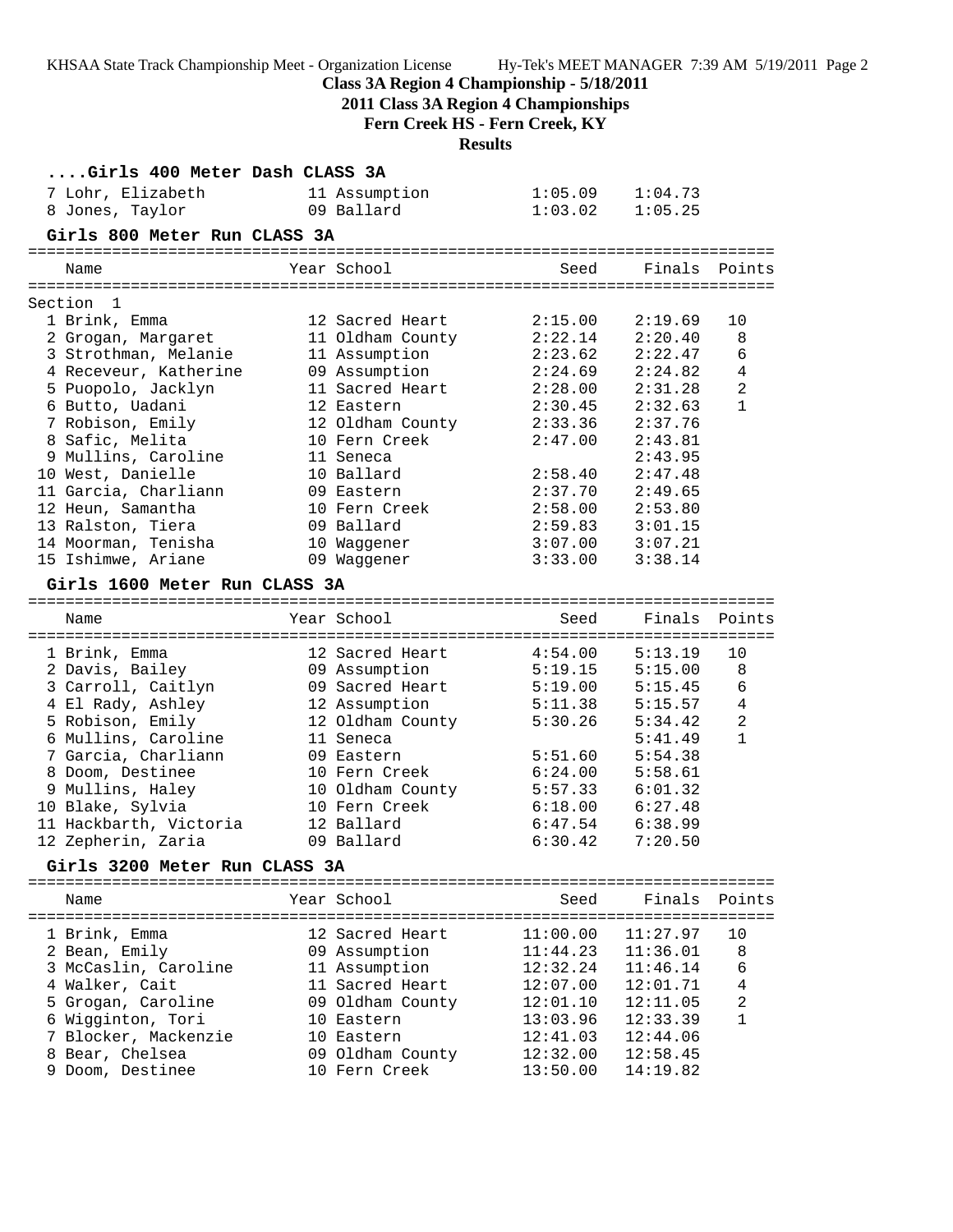# **Class 3A Region 4 Championship - 5/18/2011**

**2011 Class 3A Region 4 Championships**

**Fern Creek HS - Fern Creek, KY**

# **Results**

# **Girls 100 Meter Hurdles CLASS 3A**

| ===========================         |                  |                              |         |              |
|-------------------------------------|------------------|------------------------------|---------|--------------|
| Name                                | Year School      | Seed                         | Finals  | Points       |
|                                     |                  |                              |         |              |
| 1 Goodrum, Hannah<br>- 2<br>Section | 09 Seneca        |                              | 20.06   |              |
| 1 Campbell, Lilly                   | 12 Sacred Heart  | 15.72                        | 15.84   | 10           |
| 2 Matula, Kristen                   | 10 Sacred Heart  | 15.83                        | 16.98   | 8            |
| 3 Nash, Alexys                      | 11 Eastern       | 16.58                        | 17.03   | 6            |
| 4 Weiter, Casey                     | 11 Assumption    | 18.36                        | 18.43   | 4            |
| 5 Cappy, Caroline                   | 12 Assumption    | 18.35                        | 18.47   | 2            |
| 6 Ferman, Basha                     | 10 Eastern       | 18.48                        | 18.92   | $\mathbf{1}$ |
| 7 Wells, Pashionae                  | 09 Ballard       | 19.81                        | 18.95   |              |
| 8 Rowling, Kristen                  | 10 Oldham County | 21.14                        | 21.68   |              |
| Girls 300 Meter Hurdles CLASS 3A    |                  | ============================ |         |              |
| Name                                | Year School      | Seed                         | Finals  | Points       |
| Section<br>1                        |                  |                              |         |              |
| 1 Goodrum, Hannah                   | 09 Seneca        |                              | 58.57   |              |
| 2 Hylton, Denaye                    | 09 Ballard       | 1:04.09                      | 1:04.03 |              |
| Section<br>- 2                      |                  |                              |         |              |
| 1 Matula, Kristen                   | 10 Sacred Heart  | 46.72                        | 46.22   | 10           |
| 2 Campbell, Lilly                   | 12 Sacred Heart  | 51.72                        | 47.13   | 8            |
| 3 Nash, Alexys                      | 11 Eastern       | 49.02                        | 49.53   | 6            |
| 4 Lund, Christine                   | 11 Oldham County | 50.97                        | 51.45   | 4            |
| 5 Hayden, Lauren                    | 09 Assumption    | 51.96                        | 51.75   | 2            |
| 6 Wells, Pashionae                  | 09 Ballard       | 52.73                        | 52.69   | $\mathbf{1}$ |
| 7 Orth-Becker, Brandy               | 10 Assumption    | 49.69                        | 53.76   |              |
| 8 Rowling, Kristen                  | 10 Oldham County | 1:00.29                      | 59.19   |              |
| Girls 4x100 Meter Relay CLASS 3A    |                  |                              |         |              |
|                                     |                  |                              |         |              |
| School                              |                  | Seed                         | Finals  | Points       |
| Section<br>- 1                      |                  |                              |         |              |
| 1 Ballard                           |                  | 49.66                        | 50.71   | 10           |
| 1) Ford, Fianna 11                  |                  | 2) Obannon, Kaysee 11        |         |              |
| 3) Johnson, Cidnei 11               |                  | 4) Moore, Jazmine 12         |         |              |
| 5) Newby, Angelica 12               |                  | 6) Clemons, LiNesha 11       |         |              |
| 7) Short, Ayawna 12                 |                  | 8) Zimlich, Megan 12         |         |              |
| 2 Assumption                        |                  | 51.21                        | 51.59   | 8            |
| 1) Orth-Becker, Brandy 10           |                  | 2) Wrocklage, Olivia 12      |         |              |
| 3) Todd, Katie 12                   |                  | 4) Sliter, DeeDee 10         |         |              |
| 5) Casale, Katie 11                 |                  | 6) Crotty, Annie 09          |         |              |
| 7) Bell, Maya 11                    |                  | 8) Elliott, Hannah 10        |         |              |
| 3 Oldham County                     |                  | 51.75                        | 52.43   | 6            |
| 1) Lund, Christine 11               |                  | 2) St. Clair, Shawna 11      |         |              |
| 3) Wheeler, Summer 09               |                  | 4) Honeycutt, Madison 09     |         |              |
| 5) Grogan, Margaret 11              |                  | 6) Bentsen, Kamilla 09       |         |              |
| 7) Manning, Amanda 11               | 8)               |                              |         |              |
| 4 Eastern                           |                  | 54.30                        | 54.41   | 4            |
| 1) Passifiume, Suzi 09              |                  | 2) Ferman, Basha 10          |         |              |
| 3) Bailey, Andrea 12                |                  | 4) Cromwell, Alex 09         |         |              |
| 5) Carter, Alexsis 09               |                  | 6) Macklin, Alexis 10        |         |              |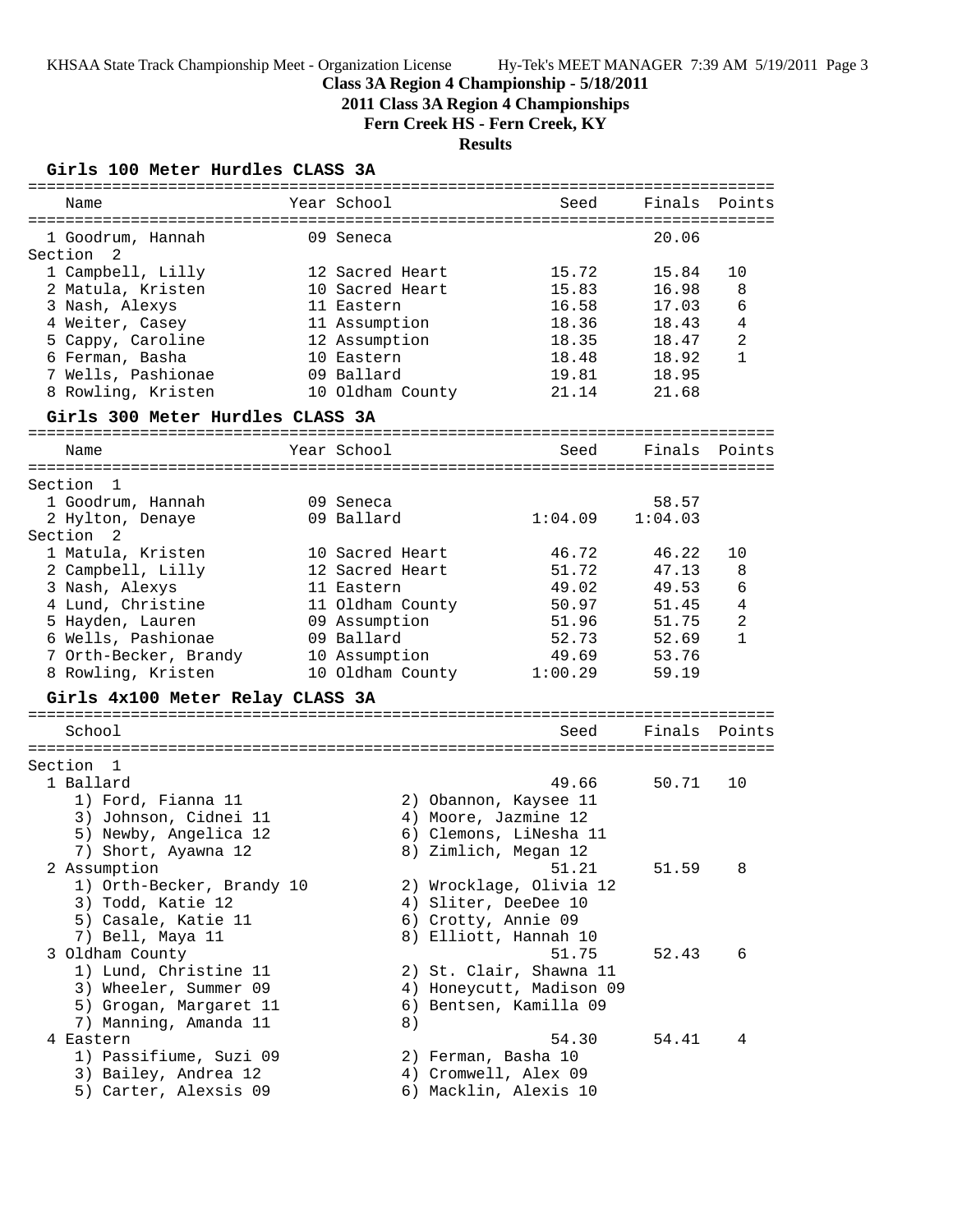| KHSAA State Track Championship Meet - Organization License Hy-Tek's MEET MANAGER 7:39 AM 5/19/2011 Page 4 | Class 3A Region 4 Championship - 5/18/2011<br>2011 Class 3A Region 4 Championships<br>Fern Creek HS - Fern Creek, KY<br><b>Results</b> |         |               |  |
|-----------------------------------------------------------------------------------------------------------|----------------------------------------------------------------------------------------------------------------------------------------|---------|---------------|--|
| Girls 4x100 Meter Relay CLASS 3A                                                                          |                                                                                                                                        |         |               |  |
| 7) Spaulding, Jade 09                                                                                     | 8) Nash, Alexys 11                                                                                                                     |         |               |  |
| Girls 4x200 Meter Relay CLASS 3A                                                                          |                                                                                                                                        |         |               |  |
|                                                                                                           |                                                                                                                                        |         |               |  |
| School                                                                                                    | Seed                                                                                                                                   |         | Finals Points |  |
|                                                                                                           |                                                                                                                                        |         |               |  |
| 1 Ballard                                                                                                 | 1:46.26                                                                                                                                | 1:47.34 | 10            |  |
| 1) Obannon, Kaysee 11                                                                                     | 2) Johnson, Cidnei 11                                                                                                                  |         |               |  |
| 3) Jones, Taylor 09                                                                                       | 4) Newby, Angelica 12                                                                                                                  |         |               |  |
| 5) Hylton, Denaye 09<br>7) Ford, Fianna 11                                                                | 6) Moore, Jazmine 12<br>8) Zimlich, Megan 12                                                                                           |         |               |  |
| 2 Assumption                                                                                              | 1:47.84                                                                                                                                | 1:47.35 | 8             |  |
| 1) Orth-Becker, Brandy 10                                                                                 | 2) Sliter, DeeDee 10                                                                                                                   |         |               |  |
| 3) Elliott, Hannah 10                                                                                     | 4) Wrocklage, Olivia 12                                                                                                                |         |               |  |
| 5) Casale, Katie 11                                                                                       | 6) Todd, Katie 12                                                                                                                      |         |               |  |
| 7) Crotty, Annie 09                                                                                       | 8) Bell, Maya 11                                                                                                                       |         |               |  |
| 3 Oldham County                                                                                           | 1:48.40                                                                                                                                | 1:49.42 | 6             |  |
| 1) Grogan, Margaret 11                                                                                    | 2) Honeycutt, Madison 09                                                                                                               |         |               |  |
| 3) Wheeler, Summer 09                                                                                     | 4) St. Clair, Shawna 11                                                                                                                |         |               |  |
| 5) Bentsen, Kamilla 09                                                                                    | 6) Manning, Amanda 11                                                                                                                  |         |               |  |
| 7) Lund, Christine 11                                                                                     | 8) Robison, Emily 12                                                                                                                   |         |               |  |
| 4 Sacred Heart<br>1) Ireland, Catherine 11                                                                | 1:51.66<br>2) Corley, Allison 09                                                                                                       | 1:52.92 | 4             |  |
| 3) Gates, Julie 11                                                                                        | 4) Watson, Emily 10                                                                                                                    |         |               |  |
| 5) Matula, Kristen 10                                                                                     | 6) Shelton, Ashton 09                                                                                                                  |         |               |  |
| 7) Mishloney, Olivia 10                                                                                   | 8) Campbell, Lilly 12                                                                                                                  |         |               |  |
| 5 Eastern                                                                                                 | 1:52.94                                                                                                                                | 1:53.43 | 2             |  |
| 1) Spaulding, Jade 09                                                                                     | 2) Stovall, Scarlet 10                                                                                                                 |         |               |  |
| 3) Ferman, Basha 10                                                                                       | 4) Passifiume, Suzi 09                                                                                                                 |         |               |  |
| 5) Cromwell, Alex 09                                                                                      | 6) Carter, Alexsis 09                                                                                                                  |         |               |  |
| 7) Macklin, Alexis 10                                                                                     | 8) Bailey, Andrea 12                                                                                                                   |         |               |  |
| Girls 4x400 Meter Relay CLASS 3A                                                                          |                                                                                                                                        |         |               |  |
|                                                                                                           |                                                                                                                                        |         |               |  |
| School                                                                                                    | Seed                                                                                                                                   | Finals  | Points        |  |
|                                                                                                           |                                                                                                                                        |         | ===========   |  |
| 1 Oldham County                                                                                           | 4:09.40                                                                                                                                | 4:09.50 | 10            |  |
| 1) Grogan, Margaret 11                                                                                    | 2) Honeycutt, Madison 09                                                                                                               |         |               |  |
| 3) Wheeler, Summer 09                                                                                     | 4) St. Clair, Shawna 11                                                                                                                |         |               |  |
| 5) Heil, Kati 09<br>7) Lund, Christine 11                                                                 | 6) Robison, Emily 12<br>8) Theiss, Madison 12                                                                                          |         |               |  |
| 2 Assumption                                                                                              | 4:08.38                                                                                                                                | 4:09.66 | 8             |  |
| 1) Strothman, Melanie 11                                                                                  | 2) Elliott, Hannah 10                                                                                                                  |         |               |  |
| 3) Vokoun, Amanda 11                                                                                      | 4) Marko, Ellen 12                                                                                                                     |         |               |  |
| 5) Orth-Becker, Brandy 10                                                                                 | 6) Receveur, Katherine 09                                                                                                              |         |               |  |
| 7) Lohr, Elizabeth 11                                                                                     | 8) Reibel, Olivia 11                                                                                                                   |         |               |  |
| 3 Sacred Heart                                                                                            | 4:13.00                                                                                                                                | 4:12.32 | 6             |  |
| 1) Matula, Kristen 10                                                                                     | 2) Gates, Julie 11                                                                                                                     |         |               |  |
| 3) Triplett, Vanessa 12                                                                                   | 4) Corley, Allison 09                                                                                                                  |         |               |  |
| 5) Daly, Grace 11                                                                                         | 6) Ireland, Catherine 11                                                                                                               |         |               |  |
| 7) Shay, Parker 09                                                                                        | 8) Watson, Emily 10                                                                                                                    |         |               |  |
| 4 Eastern<br>1) Spaulding, Jade 09                                                                        | 4:20.60<br>2) Stovall, Scarlet 10                                                                                                      | 4:23.47 | 4             |  |
| 3) Carter, Alexsis 09                                                                                     | 4) Butto, Uadani 12                                                                                                                    |         |               |  |
|                                                                                                           |                                                                                                                                        |         |               |  |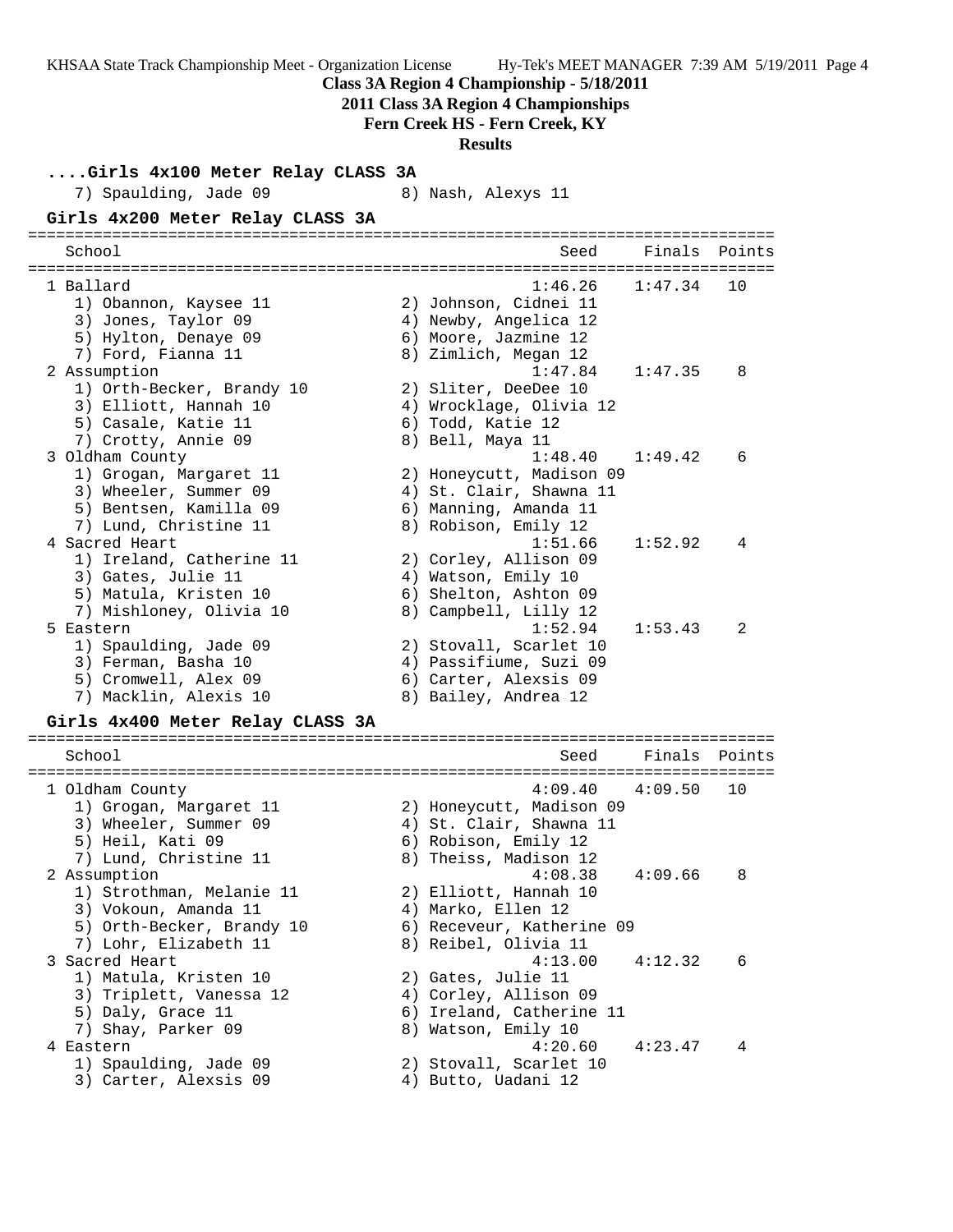### **Class 3A Region 4 Championship - 5/18/2011**

**2011 Class 3A Region 4 Championships**

### **Fern Creek HS - Fern Creek, KY**

#### **Results**

#### **....Girls 4x400 Meter Relay CLASS 3A**

| 5) Cromwell, Alex 09   | 6) Nash, Alexys 11         |  |
|------------------------|----------------------------|--|
| 7) Passifiume, Suzi 09 | 8) Bailey, Andrea 12       |  |
| 5 Ballard              | 4:43.43<br>4:17.75<br>- 2. |  |
| 1) Zimlich, Megan 12   | 2) Jones, Taylor 09        |  |
| 3) Hylton, Denaye 09   | 4) Richardson, Kayla 11    |  |
| 5) Johnson, Cidnei 11  | 6) Wells, Pashionae 09     |  |
| 7) Newby, Angelica 12  | 8) Obannon, Kaysee 11      |  |
|                        |                            |  |

#### **Girls 4x800 Meter Relay CLASS 3A**

================================================================================ School Seed Finals Points ================================================================================ 1 Sacred Heart 9:49.00 9:49.68 10 1) Brink, Emma 12 2) Daly, Betsy 09 3) Daly, Grace 11 4) Puopolo, Jacklyn 11 5) Brink, Sally 09 6) McCarthy, Hannah 09 7) Carroll, Caitlyn 09 8) Walker, Cait 11 2 Assumption 9:49.38 9:51.16 8 1) McCaslin, Caroline 11 2) Vokoun, Amanda 11 3) Reibel, Olivia 11 (4) Marko, Ellen 12 5) Receveur, Katherine 09 6) Bean, Emily 09 7) Strothman, Melanie 11 8) Lohr, Elizabeth 11 3 Eastern 10:24.95 10:24.79 6 1) Blocker, Mackenzie 10 2) Butto, Uadani 12 3) Garcia, Charliann 09 4) Stovall, Scarlet 10 5) Wigginton, Tori 10  $\hskip10mm$  6) Coyne, Kelly 11 7) Buckley, Sarah 11 8) Rosbottom, Chloe 10 4 Oldham County 10:06.88 10:48.65 4 1) Heil, Kati 09 2) Bear, Chelsea 09 3) Mullins, Haley 10 4) Grogan, Caroline 09 5) Robison, Emily 12 6) Bear, Stephanie 11 7) Riopell, Elizabeth 10 8) Grogan, Margaret 11 -- Ballard 11:24.13 DQ broke early 1) Hackbarth, Victoria 12 2) Jones, Taylor 09 3) Zepherin, Zaria 09 4) West, Danielle 10 5) Ralston, Tiera 09 6) Richardson, Kayla 11

7) Wells, Pashionae 09 8)

### **Boys 100 Meter Dash CLASS 3A**

================================================================================ Name Year School Seed Finals Points ================================================================================ 1 Moore, Mikal 12 Seneca 11.88 2 Mitchell, Dominique 12 Southern 11.90 11.95 3 Harmon, Kyle 11 Oldham County 11.92 12.03 4 Passifiume, Coley 09 Eastern 11.79 12.06 Section 2 1 Baker, Ronnie 11 Ballard 10.83 10.92 10 2 Quick, James 10 Trinity 10.90 10.94 8 3 Kannamore, William 12 Ballard 11.00 11.10 6 4 Johnson, Jaylen 10 Eastern 11.08 11.54 4 5 Malone, Jawaan 09 Southern 11.70 11.56 2 6 Oldham, Cody 11 Oldham County 11.44 11.79 1 7 Wright, Vincent 12 Waggener 11.64 11.94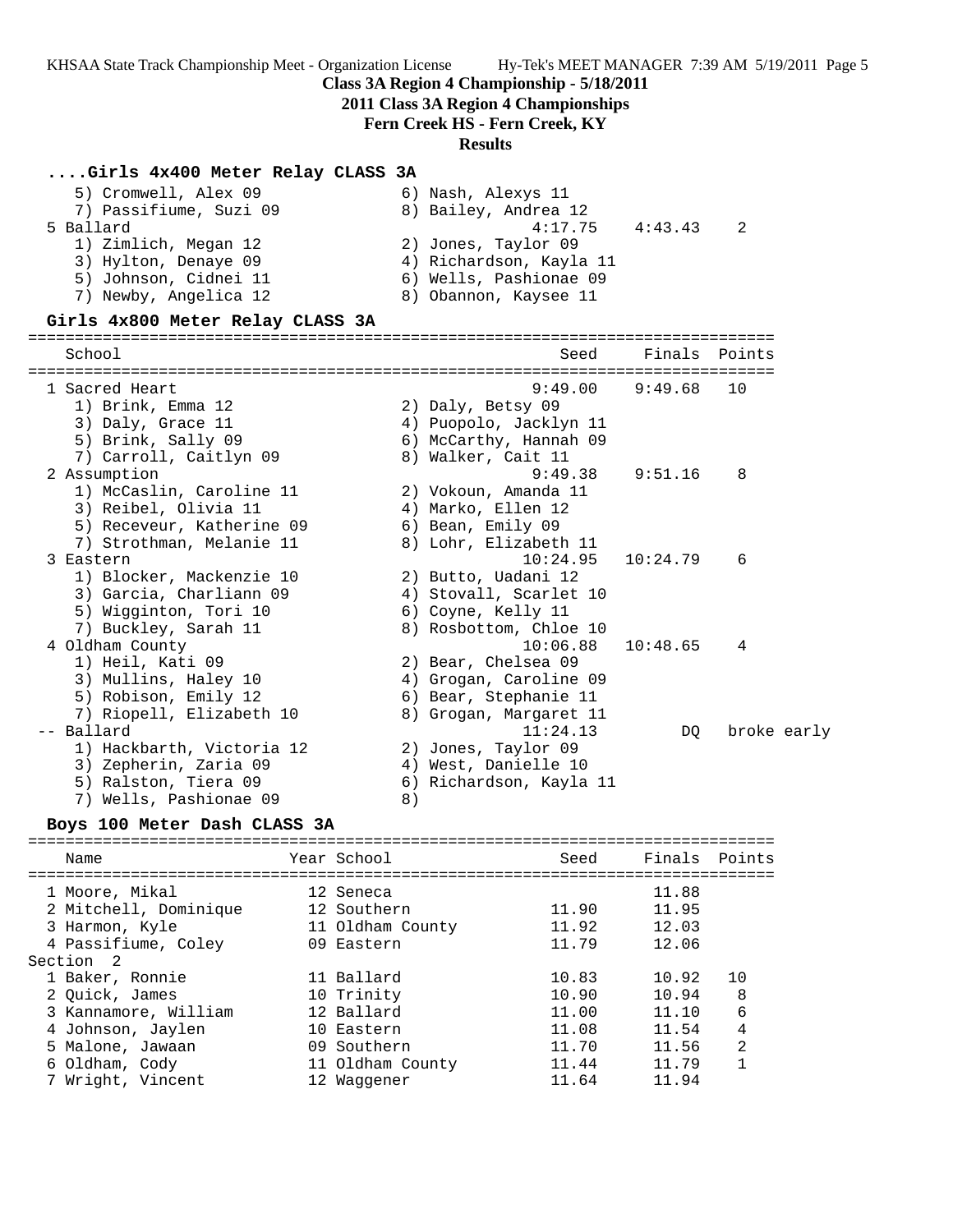**Class 3A Region 4 Championship - 5/18/2011**

**2011 Class 3A Region 4 Championships**

**Fern Creek HS - Fern Creek, KY**

**Results**

| Boys 100 Meter Dash CLASS 3A    |                  |         |                    |                |
|---------------------------------|------------------|---------|--------------------|----------------|
| 8 Dawkins, Daylen<br>10 Trinity |                  | 11.40   | 12.57              |                |
| Boys 200 Meter Dash CLASS 3A    |                  |         |                    |                |
| Name                            | Year School      |         | Seed Finals Points |                |
| Section 1                       |                  |         |                    |                |
| 1 Bivins, Tyler                 | 09 Eastern       | 25.98   | 24.08              | 1              |
| 2 Malone, Jawaan                | 09 Southern      | 24.67   | 24.22              |                |
| 3 Watkins, Ronnie               | 09 Seneca        |         | 24.53              |                |
| 4 Mitchell, Dominique           | 12 Southern      | 24.60   | 24.88              |                |
| 5 Gustave, Raynaldy             | 10 Fern Creek    | 26.15   | 26.65              |                |
| 6 Kelly, Jordan                 | 11 Seneca        |         | 28.02              |                |
| Section 2                       |                  |         |                    |                |
| 1 Quick, James                  | 10 Trinity       | 21.60   | 21.54              | 10             |
| 2 Baker, Ronnie                 | 11 Ballard       | 21.95   | 21.95              | 8              |
| 3 Parker, Devante               | 12 Ballard       | 22.57   | 22.96              | 6              |
| 4 Johnson, Jaylen               | 10 Eastern       | 22.93   | 23.26              | 4              |
| 5 Jackson, Delqwuan             | 12 Waggener      | 23.56   | 23.49              | 2              |
| 6 Harmon, Kyle                  | 11 Oldham County | 23.56   | 24.30              |                |
| 7 Oldham, Cody                  | 11 Oldham County | 23.58   | 24.59              |                |
| 8 Reeves, Kelvonte              | 12 Waggener      | 24.37   | 25.42              |                |
| Boys 400 Meter Dash CLASS 3A    |                  |         |                    |                |
| Name                            | Year School      | Seed    | Finals             | Points         |
|                                 |                  |         |                    |                |
| Section 1                       |                  |         |                    |                |
| 1 McGovern, William             | 12 Seneca        |         | 55.84              |                |
| 2 Hoffman, Benjamin             | 09 Oldham County | 56.74   | 55.89              |                |
| 3 Watkins, Ronnie               | 09 Seneca        |         | 55.90              |                |
| 4 Wang, Louie                   | 11 Waggener      | 58.35   | 58.06              |                |
| Section 2                       |                  |         |                    |                |
| 1 Baker, Ronnie                 | 11 Ballard       | 48.28   | 48.74              | 10             |
| 2 Quick, James                  | 10 Trinity       | 51.00   | 50.05              | 8              |
| 3 Thomas-Randle, Derayvon       | 11 Eastern       | 50.24   | 50.80              | 6              |
| 4 Jones, Joshua                 | 11 Ballard       | 51.53   | 52.29              | 4              |
| 5 Bryar, Michael                | 10 Eastern       | 53.29   | 52.55              | 2              |
| 6 Shaw, Joseph                  | 11 Trinity       | 53.20   | 54.91              | $\mathbf{1}$   |
| 7 Mitchell, Dominique           | 12 Southern      | 55.04   | 56.35              |                |
| 8 McAtee, Jerome                | 12 Southern      | 56.70   | 58.01              |                |
| Boys 800 Meter Run CLASS 3A     |                  |         |                    |                |
| Name                            | Year School      | Seed    | Finals             | Points         |
|                                 |                  |         |                    |                |
| Section 1                       |                  |         |                    |                |
| 1 Medley, Colin                 | 12 Trinity       | 2:03.00 | 2:03.18            | 10             |
| 2 Lorah, Austin                 | 12 Eastern       |         | 2:04.54            | 8              |
| 3 Fairfield, Matt               | 12 Oldham County | 2:06.90 | 2:05.50            | 6              |
| 4 Eckert, Nick                  | 09 Trinity       | 2:05.00 | 2:06.99            | 4              |
| 5 Wells, Holden                 | 09 Eastern       | 2:06.94 | 2:07.84            | $\overline{2}$ |
| 6 Chesak, Sam                   | 09 Oldham County | 2:08.60 | 2:08.34            | $\mathbf{1}$   |
| 7 Bonnie, Donnie                | 12 Southern      |         | 2:18.15            |                |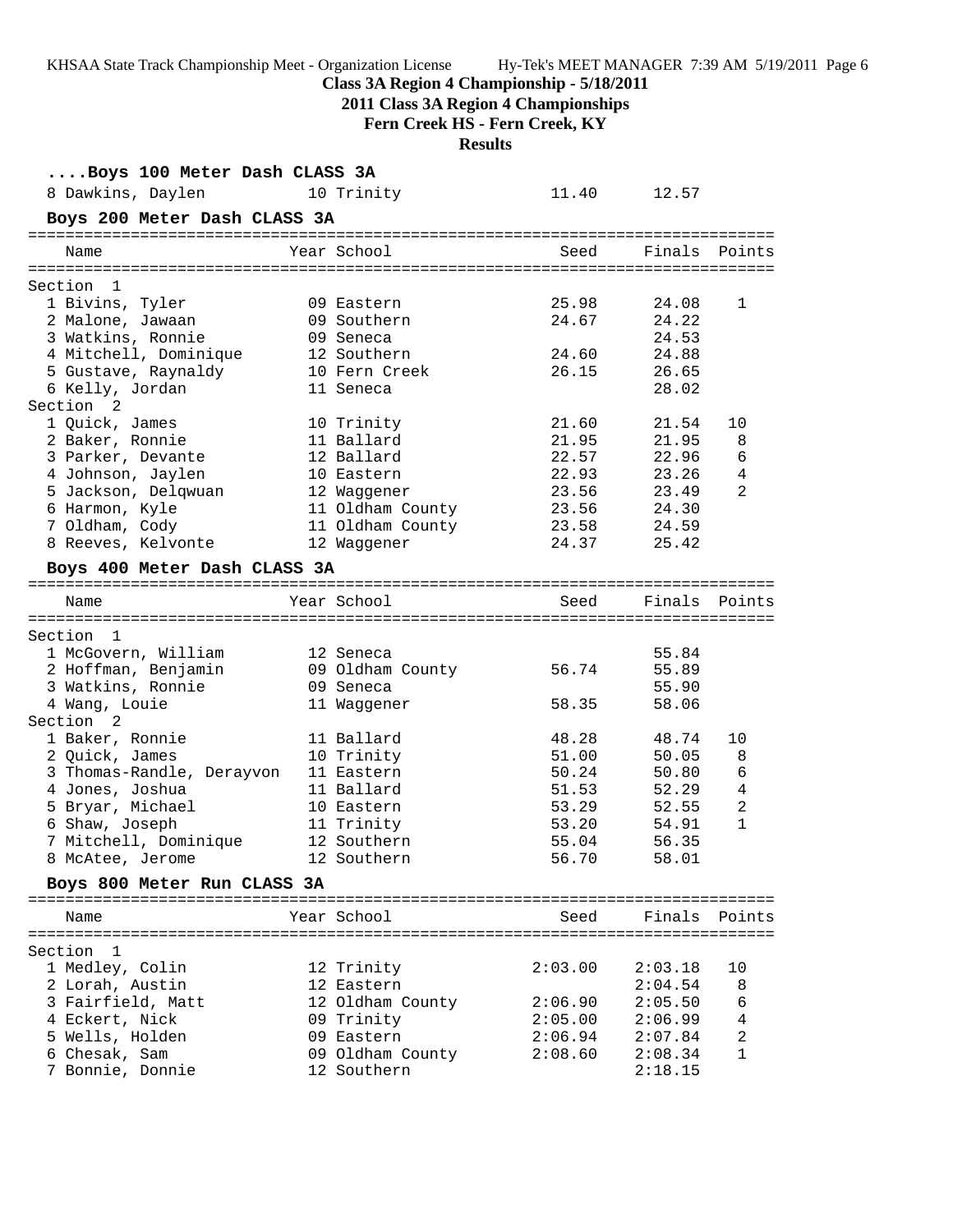### **Class 3A Region 4 Championship - 5/18/2011**

**2011 Class 3A Region 4 Championships**

**Fern Creek HS - Fern Creek, KY**

### **Results**

#### **....Boys 800 Meter Run CLASS 3A**

| 8 Slocum, Chris       | 10 Fern Creek | 2:23.00 | 2:18.47 |
|-----------------------|---------------|---------|---------|
| 9 Newcomer, Robbie    | 10 Ballard    | 2:17.66 | 2:18.70 |
| 10 Lewis, Andrew      | 12 Ballard    | 2:13.07 | 2:19.72 |
| 11 Hussein, Abdikadir | 09 Fern Creek | 2:17.00 | 2:21.74 |
| 12 Scott, David       | 11 Seneca     |         | 2:35.53 |

#### **Boys 1600 Meter Run CLASS 3A**

================================================================================ Name The Year School Seed Finals Points ================================================================================ 1 Weishaar, Luke 11 Oldham County 4:27.39 4:33.17 10 2 Eckert, Nick 09 Trinity 4:34.00 4:37.45 8 3 Heslin, Cory 10 Eastern 4:43.12 4:41.11 6 4 Raidt, Keegan 10 Trinity 4:40.00 4:49.29 4 5 Thoele, Danny 11 Eastern 4:43.39 4:58.31 2 6 Glover, Shane 11 Seneca 4:58.74 1 7 Lewis, Andrew 12 Ballard 5:18.88 5:08.14 8 Lawson, Matthew 12 Oldham County 4:52.34 5:09.78 9 Newcomer, Robbie 10 Ballard 5:10.00 5:22.88 10 Shawler, Jacob 10 Fern Creek 5:53.00 5:51.29

#### **Boys 3200 Meter Run CLASS 3A**

| Name                | Year School      | Seed     | Finals Points |    |
|---------------------|------------------|----------|---------------|----|
| 1 Meredeth, Sam     | 11 Trinity       | 9:40.00  | 9:44.12       | 10 |
| 2 Wildeman, Jacob   | 12 Trinity       | 9:46.00  | 9:44.56       | 8  |
| 3 Covert, Kyle      | 11 Eastern       | 10:03.54 | 9:46.30       | 6  |
| 4 Weishaar, Luke    | 11 Oldham County | 9:43.30  | 9:49.76       | 4  |
| 5 Zachary, Austin   | 11 Eastern       | 9:39.37  | 10:19.03      | 2  |
| 6 Howard, Austin    | 12 Fern Creek    | 10:57.55 | 10:58.72      | 1  |
| 7 Montgomery, Kevin | 11 Oldham County | 10:54.24 | 11:08.66      |    |
|                     |                  |          |               |    |

#### **Boys 110 Meter Hurdles CLASS 3A**

| Name                 | Year School      | Seed  | Finals Points |                |
|----------------------|------------------|-------|---------------|----------------|
| 1 Nwosu, Dan         | 12 Seneca        |       | 15.40         | 10             |
| 2 Lipscomb, Cha Kale | 12 Ballard       | 15.38 | 15.58         | 8              |
| 3 Waugh, Kyle        | 12 Oldham County | 15.80 | 15.61         | 6              |
| 4 Meek, Terran       | 09 Ballard       | 16.25 | 16.76         | $\overline{4}$ |
| 5 Stich, John        | 11 Trinity       | 16.80 | 17.66         | 2              |
| 6 Scalf, Jason       | 11 Oldham County | 17.04 | 18.19         |                |
|                      |                  |       |               |                |

### **Boys 300 Meter Hurdles CLASS 3A**

| Name                 | Year School |                  | Seed  | Finals Points |    |
|----------------------|-------------|------------------|-------|---------------|----|
| 1 Lipscomb, Cha Kale | 12 Ballard  |                  | 40.51 | 41.15         | 10 |
| 2 Nwosu, Dan         | 12 Seneca   |                  |       | 42.02         | 8  |
| 3 Meek, Terran       | 09 Ballard  |                  | 41.59 | 43.77         | 6  |
| 4 Stich, John        | 11 Trinity  |                  | 45.00 | 44.40         | 4  |
| 5 Waugh, Kyle        |             | 12 Oldham County | 43.41 | 44.45         | 2  |
| 6 Fischer, Joel      |             | 11 Oldham County |       | 48.39         |    |
|                      |             |                  |       |               |    |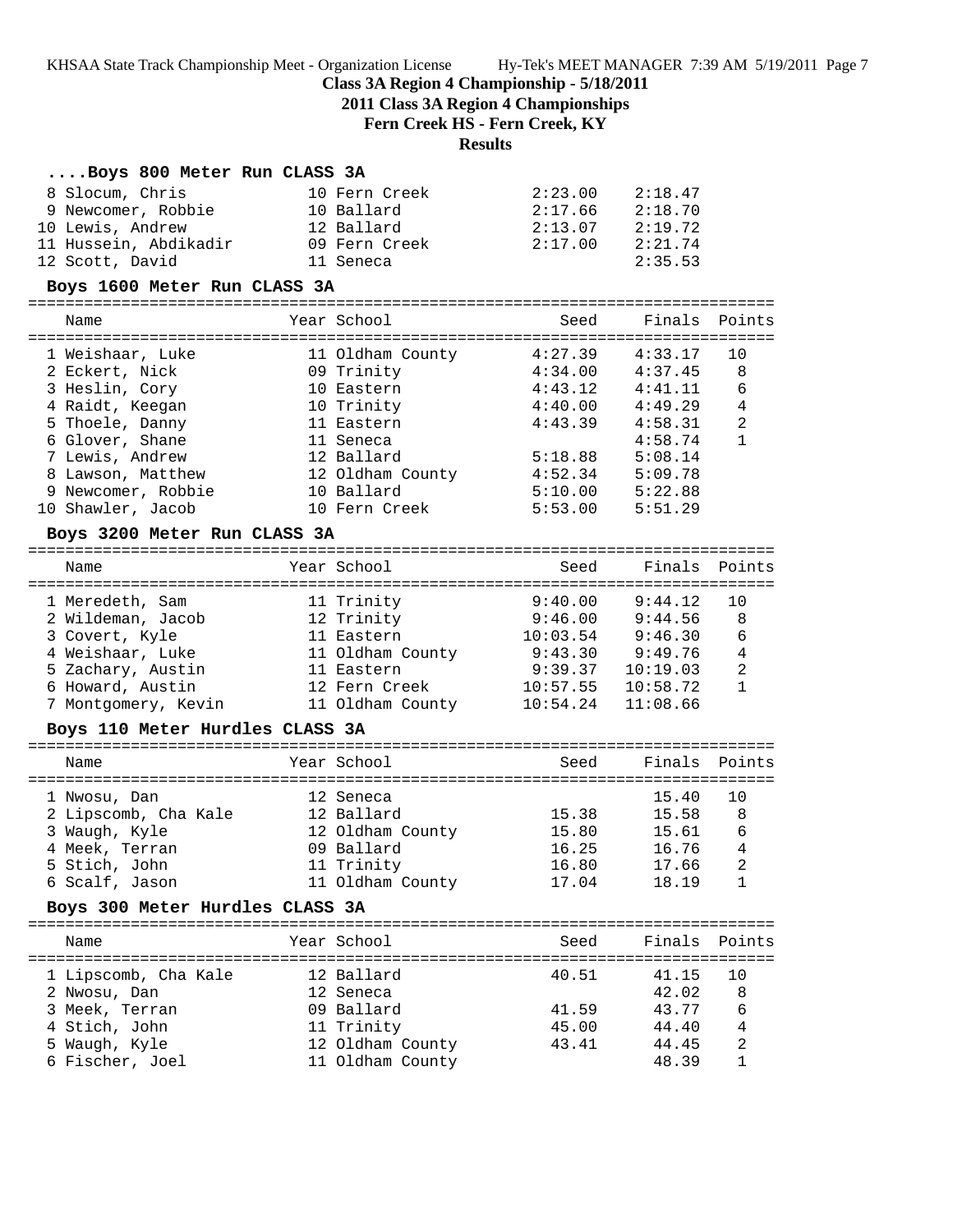# **Class 3A Region 4 Championship - 5/18/2011**

**2011 Class 3A Region 4 Championships**

# **Fern Creek HS - Fern Creek, KY**

**Results**

# **Boys 4x100 Meter Relay CLASS 3A**

| School                                           |    | Seed                          | Finals  | Points           |
|--------------------------------------------------|----|-------------------------------|---------|------------------|
| l Eastern                                        |    | 45.34                         | 44.98   | 10               |
| 1) Bivins, Tyler 09                              |    | 2) Johnson, Jaylen 10         |         |                  |
| 3) Spaulding, Brian 11                           |    | 4) Sanford, Daryus 11         |         |                  |
| 5) Passifiume, Coley 09                          |    | 6) Burkley, Deonte 10         |         |                  |
| 7) Bryar, Michael 10                             |    | 8) Jarvis, Justus 11          |         |                  |
| 2 Seneca                                         |    |                               | 45.16   | 8                |
| 1) Jackson, Jamie 12                             |    | 2) Lott, Tyrome 12            |         |                  |
| 3) Haggard, Shamone 12                           |    | 4) Moore, Mikal 12            |         |                  |
| 3 Fern Creek                                     |    | 44.87                         | 45.32   | 6                |
| 1) Alexander, Deontay 11                         |    | 2) Ross, Darius 11            |         |                  |
| 3) Williams, Dadrian 10                          |    | 4) Reid, Billy 11             |         |                  |
| 5) Gustave, Raynaldy 10                          |    | 6) Simpson, RaBrell 12        |         |                  |
| 4 Waggener                                       |    | 45.12                         | 45.61   | 4                |
| 1) Jackson, Delqwuan 12<br>3) Wright, Vincent 12 |    | 2) Mumphery, Shazzon 12       |         |                  |
| 5) Reeves, Kelvonte 12                           | 6) | 4) Wang, Louie 11             |         |                  |
| 5 Trinity (Louisville)                           |    | 48.00                         | 49.85   | 2                |
| 1) Kalbfleisch, Ted 10                           |    | 2) Demus, Galen 12            |         |                  |
| 3) Smith, Kyle 09                                |    | 4) Little, Devon 09           |         |                  |
| 5) Swabek, Cody 09                               |    | 6) Telilo, Aaron 12           |         |                  |
| 7) Stich, John 11                                |    | 8) Shaw, Joseph 11            |         |                  |
| -- Ballard                                       |    | 42.28                         | DNF     |                  |
| 1) Lewis, Christian 12                           |    | 2) Kannamore, William 12      |         |                  |
| 3) Parker, Devante 12                            |    | 4) Hardin, Forisse 12         |         |                  |
| 5) Baker, Ronnie 11                              |    | 6) Biggers, Garry 12          |         |                  |
| 7) Samwaru, David 09                             |    | 8) Lipscomb, Cha Kale 12      |         |                  |
| Boys 4x200 Meter Relay CLASS 3A                  |    |                               |         |                  |
| School                                           |    | Seed                          | Finals  | Points           |
| =========<br>==============<br>1 Ballard         |    | 1:28.64                       | 1:29.67 | 10               |
| 1) Lewis, Christian 12                           |    | 2) Biggers, Garry 12          |         |                  |
| 3) Parker, Devante 12                            |    | 4) Hardin, Forisse 12         |         |                  |
| 5) Kannamore, William 12                         |    | 6) Baker, Ronnie 11           |         |                  |
| 7) Short, Jacob 09                               |    | 8) Jones, Joshua 11           |         |                  |
| 2 Eastern                                        |    | 1:32.52                       | 1:32.17 | 8                |
| 1) Lorah, Austin 12                              |    | 2) Sanford, Daryus 11         |         |                  |
| 3) Johnson, Jaylen 10                            |    | 4) Thomas-Randle, Derayvon 11 |         |                  |
| 5) Bivins, Tyler 09                              |    | 6) Passifiume, Coley 09       |         |                  |
| 7) Spaulding, Brian 11                           |    | 8) Bryar, Michael 10          |         |                  |
| 3 Oldham County                                  |    | 1:34.63                       | 1:34.74 | 6                |
| 1) Hoey, Timothy 12                              |    | 2) Oldham, Cody 11            |         |                  |
| 3) Waugh, Kyle 12                                |    | 4) Harmon, Kyle 11            |         |                  |
| 5) Mattingly, Joey 10                            |    | 6) Caudill, Chris 10          |         |                  |
| 7) Henry, Keith 10                               |    | 8) Fairfield, Matt 12         |         |                  |
| Waggener                                         |    | 1:36.85                       | DNF     |                  |
| 1) Jackson, Delqwuan 12                          |    | 2) Mumphery, Shazzon 12       |         |                  |
| 3) Wang, Louie 11                                |    | 4) Wright, Vincent 12         |         |                  |
| 5) Reeves, Kelvonte 12                           | 6) |                               |         |                  |
| -- Trinity (Louisville)                          |    | 1:34.00                       | DQ      | outside zone 3-4 |
| 1) Telilo, Aaron 12                              |    | 2) Shaw, Joseph 11            |         |                  |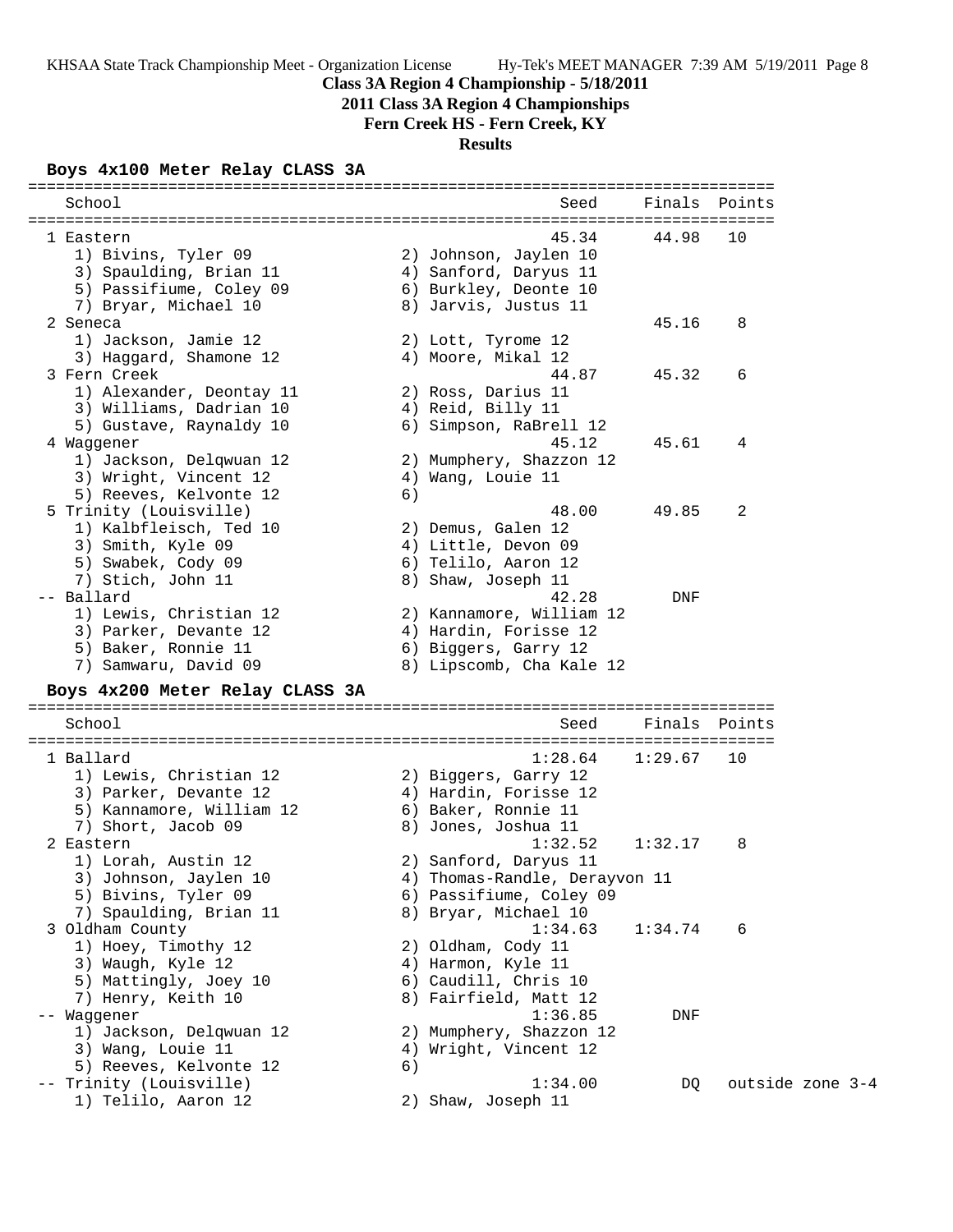KHSAA State Track Championship Meet - Organization License Hy-Tek's MEET MANAGER 7:39 AM 5/19/2011 Page 9 **Class 3A Region 4 Championship - 5/18/2011 2011 Class 3A Region 4 Championships Fern Creek HS - Fern Creek, KY Results ....Boys 4x200 Meter Relay CLASS 3A** 3) Stich, John 11 4) Lacher, Paul 11 5) Barton, Nathaniel 11 (6) Demus, Galen 12 7) Albrektson, Thomas 10 8) Dawkins, Daylen 10 **Boys 4x400 Meter Relay CLASS 3A** ================================================================================ School Seed Finals Points ================================================================================ 1 Eastern 3:29.62 3:30.24 10 1) Sanford, Daryus 11 2) Bryar, Michael 10 3) Thomas-Randle, Derayvon 11 4) Lorah, Austin 12 5) Bivins, Tyler 09 6) Johnson, Jaylen 10 7) Burkley, Deonte 10  $\hskip 1.5cm 8)$  Wells, Holden 09 2 Oldham County 3:37.03 3:35.94 8 1) Hall, Braxton 11 2) Fairfield, Matt 12 3) Hoey, Timothy 12 (4) Oldham, Cody 11 5) Waugh, Kyle 12 6) Harmon, Kyle 11 7) Lawson, Matthew 12 8) Evans, Joseph 11 3 Trinity (Louisville) 3:40.00 3:38.65 6 1) Medley, Colin 12 2) Shaw, Joseph 11 3) Stich, John 11 4) Lacher, Paul 11 5) Albrektson, Thomas 10 (6) Raidt, Keegan 10 7) Quick, James 10 8) Neol, Alex 11 4 Fern Creek 3:45.00 3:41.61 4 1) Alexander, Deontay 11 (2) Ross, Darius 11 3) Reid, Billy 11 4) Simpson, RaBrell 12 5) Howard, Austin 12 6) Hussein, Abdikadir 09 7) Williams, Dadrian 10 8) -- Ballard 3:26.15 FS 1) Baker, Ronnie 11 2) Biggers, Garry 12 3) Jones, Joshua 11 4) Lipscomb, Cha Kale 12 5) Lewis, Christian 12  $\qquad \qquad$  6) Meek, Terran 09 7) Samwaru, David 09 8) Newcomer, Robbie 10 **Boys 4x800 Meter Relay CLASS 3A** ================================================================================ School Seed Finals Points ================================================================================ 1 Eastern 8:20.14 8:23.79 10 1) Lorah, Austin 12 2) Thoele, Danny 11 3) Heslin, Cory 10 4) Wells, Holden 09 5) Thomas-Randle, Derayvon 11 6) Covert, Kyle 11 7) Bryar, Michael 10 8) Statler, Charles 10 2 Trinity (Louisville) 8:26.00 8:25.71 8 1) Meredeth, Sam 11 2) Medley, Colin 12 3) Neol, Alex 11 4) Lacher, Paul 11 5) Albrektson, Thomas 10 6) Hancock, Evan 10 7) Barton, Nathaniel 11 and 8) Raidt, Keegan 10 3 Oldham County 8:18.80 8:27.80 6 1) Fairfield, Matt 12 2) Lawson, Matthew 12 3) Hall, Braxton 11 (4) Kabbes, Matt 11 5) Fischer, Joel 11 6) Chesak, Sam 09 7) Weishaar, Luke 11 8) Montgomery, Kevin 11 4 Ballard 9:22.00 10:00.45 4